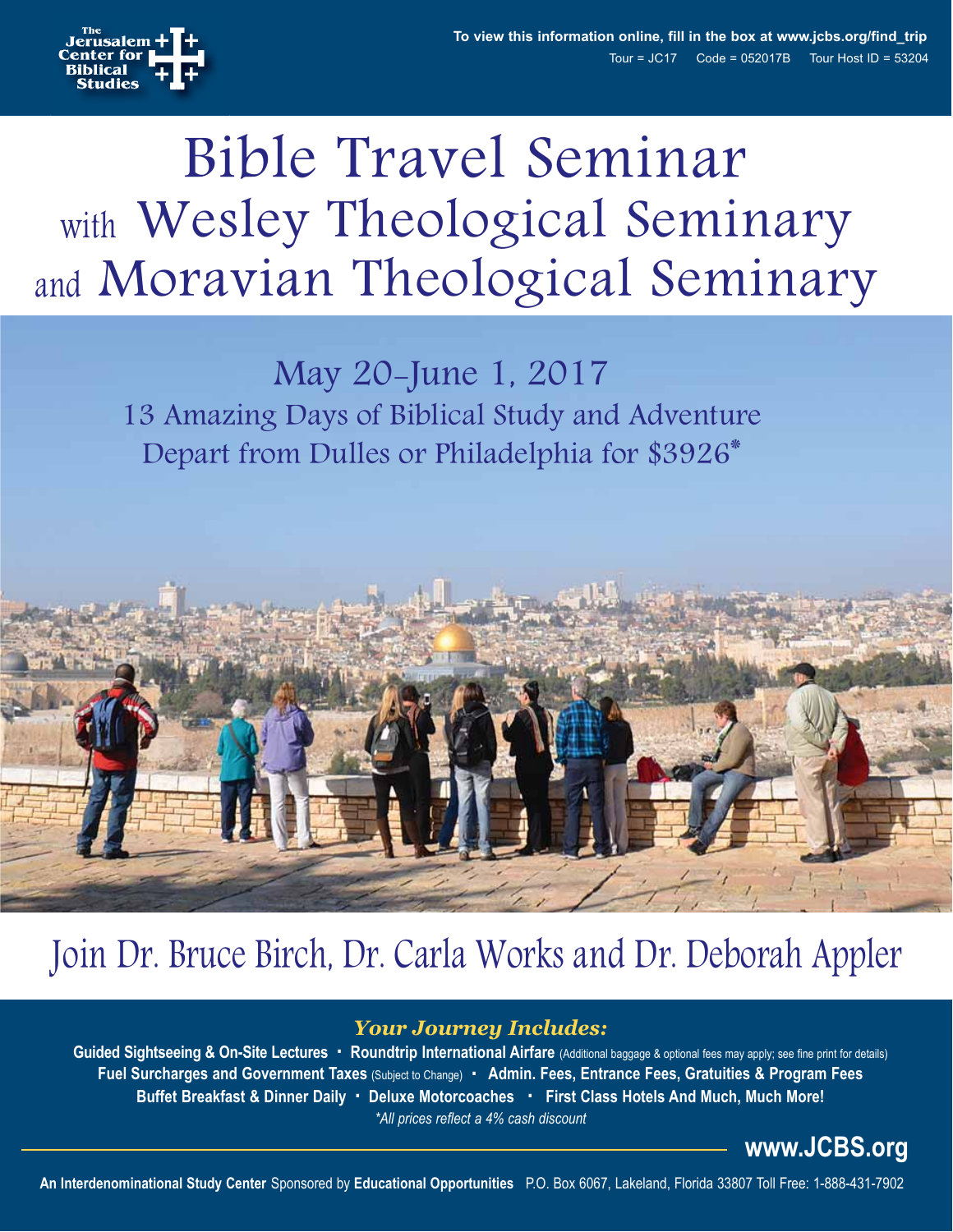**Masters Degree Credit is Available for this Travel Study Course:** two credits from Wesley Theological Seminary or from Moravian Theological Seminary. You must complete a credit registration with one of these seminaries in addition to registration for the study tour itself. Contact the Registar's office at either school for information on the registration process. You will be required to pay tuition at the seminary standard rate for your school. Reading and written assignments will be communicated to those taking the course for credit.

# **About Your Instructors...**



# **Bruce Birch, Ph.D.**

**Bruce Birch** is Dean Emeritus of Wesley Theological Seminary where he served 38 years as Professor of Old Testament and 12 years as Academic Dean. His books and articles range from scholarly works to publications aimed at enriching the life of the church for clergy and laity. His Ph.D. was earned at Yale University in

1970, and he is ordained in the United Methodist Church. He continues to write for popular and scholarly audiences from his home in Frederick, MD.



### **Carla Works, Ph.D.**

**Carla Swafford Works** serves as the Associate Professor of New Testament at Wesley Theological Seminary in Washington, D.C. Her research interests include Pauline studies, theological interpretation, biblical ethics, and Second Temple Judaism. She is the author of *The Church in the Wilderness: Paul's Use of Exodus Traditions in* 

*1 Corinthians* (Mohr Siebeck, 2011) and various articles, including "Philippians" in *The Women's Bible Commentary* (3rd edition). Her current research project, *Paul and the Least of These* (Eerdmans), examines the presence and role of the poor, the marginalized, and the powerless in Paul's mission and ministry.



## **Deborah Appler, Ph.D.**

**Deborah Appler,** an elder in the Eastern Pennsylvania Conference of the United Methodist Church, is Professor of Hebrew Bible at Moravian Theological Seminary. Her academic interests and writing center on intersections among religion, gender, sexuality and community justice in the Hebrew Bible and how these texts and their

interpretations impact faith communities in both positive and negative ways. Her interest in global interpretations of the Bible have led to collaborative teaching and research at Teofilo Kisanji University in Mbeya, Tanzania and a co-edited resource for the church that provides biblical tools to eradicate gender violence. She continues to participate in archaeological excavations and is on staff at the Jezreel Expedition. She is presently co-writing a commentary on the books of Ezra-Nehemiah.

#### **Day 1 & 2- Saturday & Sunday - May 20-21, 2017**

Depart USA on your flight to Tel-Aviv, Israel. Arrive in Tel-Aviv and transfer to your hotel in Bethlehem.

#### **Day 3 - Monday - May 22, 2017**

Travel to **Bethlehem** to see the cave revered as the place where Jesus was born (Matt. 1: 18 - 25; Luke 2: 1- 7). The **Church of the Nativity** was constructed on the site and is the world's oldest functioning church. Nearby you'll view **Shepherds' Field** where the Good News was first heard. Visit **Qumran,** site of the Dead Sea Scrolls discovery, to discuss the mysterious community of the Essenes who once lived on the shores of the Dead Sea. Dinner and overnight at kibbutz near the Dead Sea.

#### **Day 4 - Tuesday - May 23, 2017**

Visit **Masada,** Herod's mountaintop fortress, which became the last stronghold of the Jewish Rebellion against the Romans. Ride the cable car to the top to explore. Peer down upon the remains of the Roman camps and siege ramp below. Stop at the shores of the **Dead Sea** for a quick dip in the salt and mineral laden waters. **Tour the kibbutz** led by Daniela Cohen. Learn about the history and future of kibbutz movement along with its role in the modern State of Israel. Dinner and overnight at kibbutz near the Dead Sea.

#### **Day 5 - Wednesday - May 24, 2017**

Explore the beauty of **David's spring at Ein Gedi Nature Reserve.** Travel to **Kasr El Yehud** for an Affirmation of Baptism Service at the Jordan River. When you explore the ancient **Tel of Jericho,** you will see the world's oldest stone structure and learn the history of this oasis in the desert. Travel north to **Beit Shean,** one of the Decapolis cities whose rich history is still being unearthed. Dinner and overnight near the Sea of Galilee.

#### **Day 6 - Thursday - May 25, 2017**

Explore the recent excavations of the town of **Magdala,** connected with Mary Magdalene. At Kibbutz Nof Ginnosaur, view the **ancient boat** which is thought to be from the time of Jesus. Board a boat and **ride across the Sea of Galilee.** Continue to **Bethsaida** where Jesus chose five of his disciples (Matt. 4: 18-21; John 1: 39-51). At **Tabgha**, the traditional location for the calling of the disciples and the feeding of the 5000, visit the Church of the Fish and the Loaves (Luke 9:10-17). Walk the grounds on the Church of the **Primacy of Peter** on the shores of the Sea of Galilee (John 21).Travel to **Capernaum,** the center of Jesus' ministry. Visit the synagogue that stands on the site where Jesus taught. Recall his teaching and preaching the gospel of the kingdom (Matt.4: 13, 23). Your last stop for the day will be the peaceful **Mount of Beatitudes,** which overlooks the Sea of Galilee. On this hill, Jesus preached the Sermon on the Mount. Dinner and overnight near the Sea of Galilee.

#### **Day 7 - Friday - May 26, 2017**

Visit **Hazor**, one of the oldest archaeological sites in Israel. Here Joshua fought against Jabin (Josh 11:1-11). Hazor was later fortified by Solomon. Travel north to **Tel Dan** to see the mud brick arch constructed in pre-Israelite (Canaanites) times and where the House of David fragment from the First Temple Period was discovered. Travel north toward **Mt Hermon** to visit **Caesarea Philippi.** It was to this place that Jesus traveled with His disciples and nearby that Peter made his great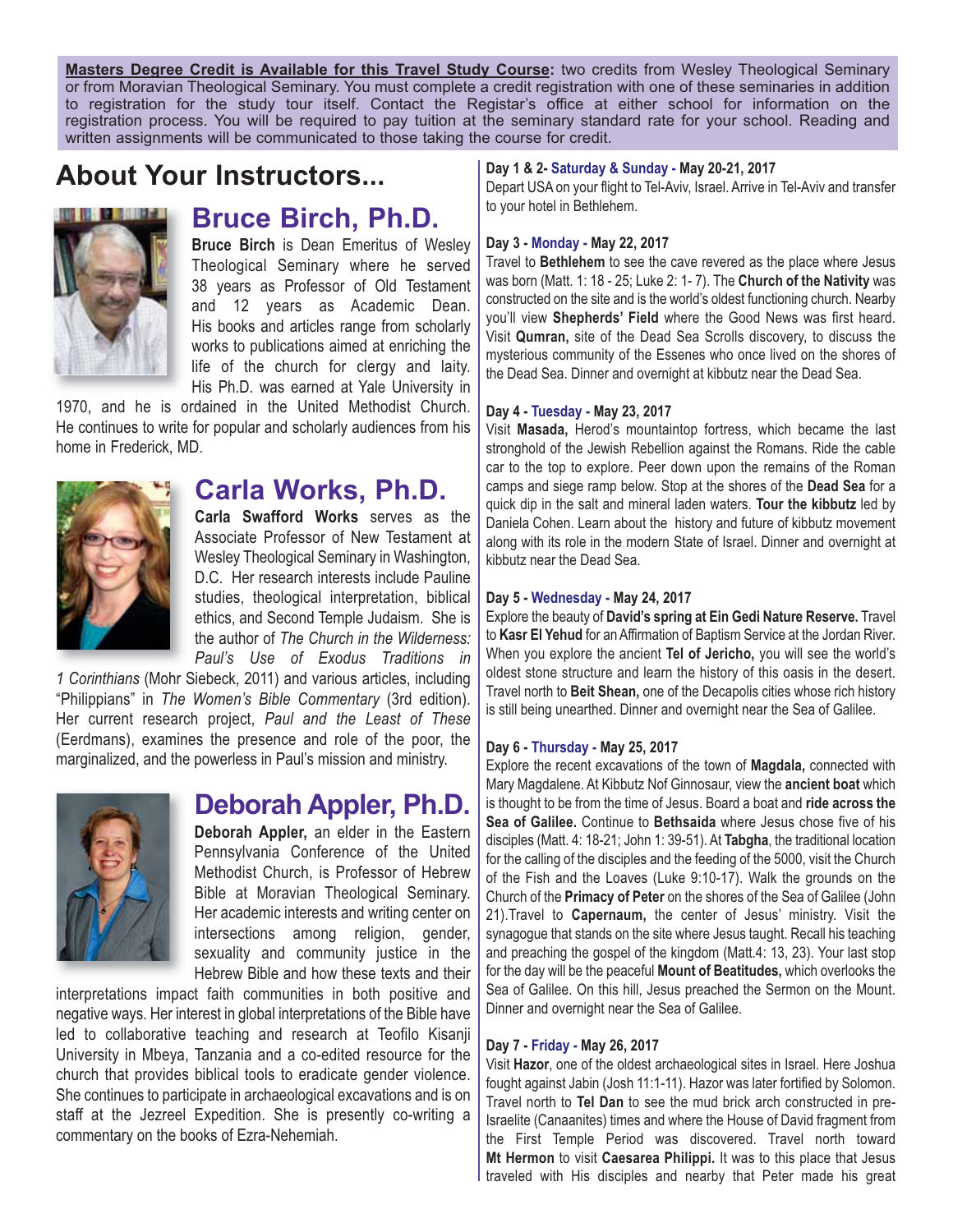confession to Jesus, "Thou art the Christ, the Son of the living God" (Matt. 16: 16). Visit **Banyas,** the nature preserve on the river Banyas, one of the source streams of the Jordan. Travel through the rocky plateau of the **Golan Heights.** Dinner and overnight near the Sea of Galilee.

#### **Day 8 - Saturday - May 27, 2017**

Visit **Mount Arbel** and enjoy a magnificent view of the area in which Jesus ministered. Explore the excavations at **Sepphoris,** the cosmopolitan Roman capital of Galilee. It is heralded as the traditional birthplace of Mary. Visit **Nazareth,** the boyhood home of Jesus (Matthew 2: 23) and see the **Mount of Precipice** where Luke describes how Jesus was rejected by those in the synagogue after He taught them. Filled with anger they "led him unto the brow of the hill whereon their city was built, that they might cast him down headlong" (Luke 4: 29). Explore **Nazareth Village,** a living display of life in biblical times. Visit the **Church of Annunciation** in Nazareth. Dinner and overnight near the Sea of Galilee.



#### **Day 9 - Sunday - May 28, 2017**

This morning you will be following an ancient caravan route through the **Jezreel valley.** Your first stop is **Gideon's Spring** (Ein Harod) then **Mt. Carmel.** The ancient caravan route will take you to **Tel Megiddo,** where twenty different cities lie superimposed upon each other. Finally, travel south along the coast to visit the Roman Aqueduct and Theatre at **Caesarea,** a center of the early Christians. Here, Cornelius became the first Gentile convert to the new religion (Acts 10), and Paul was imprisoned before being taken to Rome for Trial. Dinner and overnight in Jerusalem.

#### **Day 10 - Monday - May 29, 2017**

Travel to **Bethphage** and on to the **Mt. of Olives** to enjoy the panoramic view of Jerusalem, "The Golden City". Continue to the **Garden of Gethsemane** (Luke 19:28-44), where you will see the ancient olive trees dating to the time in which Jesus was betrayed. Visit the **Church of All Nations** to be reminded of that fateful night in this garden (Luke 22:39-52). Walk the Traditional **Via Dolorosa to the Church of the Holy Sepulchre.** Along the way view the **Pool of Bethesda** (John 5: 1-31) where Jesus performed the Sabbath miracle. Sing a hymn in the **Church of St. Anne.** Say a prayer at the **Western Wall.** Explore the **Southern Wall Excavations** of the Temple including the **Teaching Steps.** Explore the **Rabbis Tunnel.** Dinner and overnight in Jerusalem.

#### **Day 11 - Tuesday - May 30, 2017**

Enjoy the shifting project at **Emuk Tzurim.** Visit the **Israel Museum** where you will see the **Model of 1st Century Jerusalem** and the famous **Dead Sea Scrolls.** Travel to **Yad Vashem,** the Israeli Holocust museum. Dinner and overnight in Jerusalem.

#### **Day 12 - Wednesday - May 31, 2017**

Explore the **City of David Excavations,** including the **Pool of Siloam.** Visit **Mt. Zion, the Church of St. Peter in Gallicantu and the House of the High Priest Caiaphas,** where Jesus was imprisoned. See the **Upper Room and the Tomb of David.** Join in worship at the **Garden Tomb.** After dinner, depart to the airport for your late night flight to the USA.

**Day 13 - Thursday - June 1, 2017** Return to USA.